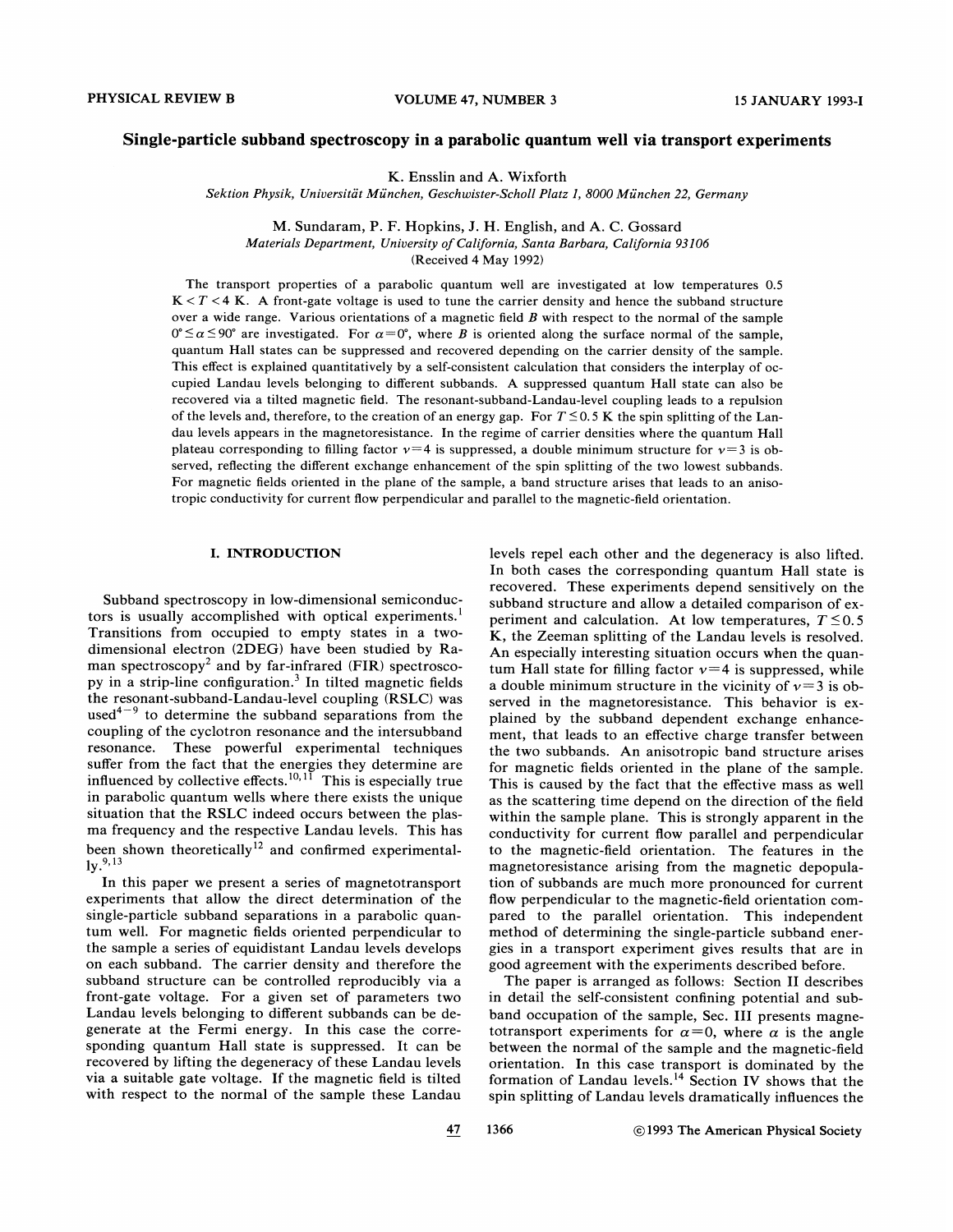magnetoresistance. Section V focuses on the tilted field case  $0 \le \alpha \le 60^{\circ}$  with emphasis on the manifestation of resonant-subband-Landau-level coupling.<sup>15</sup> Section VI contains results from the in-plane field case  $\alpha = 90^{\circ}$ , where the magnetic depopulation of the subbands dominates the transport properties. Section VII summarizes the results.

# II. CONFINING POTENTIAL AND OCCUPATION OF SUBBANDS

The GaAs-Al<sub>x</sub>Ga<sub>1-x</sub>As parabolic quantum well (PQW) is grown by molecular-beam epitaxy. On top of the semi-insulating substrate there is a 400-nm GaAs buffer layer, followed by 200-nm  $Al_{0.3}Ga_{0.7}As$ , 16-nm  $Al_{0.3}Ga_{0.7}As$  with Si doping  $(N_D=2.5\times10^{17} \text{ cm}^{-3})$ , 20nm  $Al_{0,3}Ga_{0,7}As$  spacer, the 75-nm-wide parabolic well with varying  $0 < x < 0.1$ . The Al content x is varied through a defined sequence of shutter openings and closings producing a 2-nm period superlattice to achieve a parabolic variation of the conduction band.<sup>16</sup> The cap is formed by a 20-nm  $Al_{0.3}Ga_{0.7}As$  spacer and a 101-nm Sidoped Al<sub>0.3</sub>Ga<sub>0.7</sub>As ( $N_D = 2.5 \times 10^{17}$  cm<sup>-3</sup>) layer. The well is designed to have a symmetric electron distribution within the well. At  $T=4.2$  K and  $V_g=0$  the total carrier density is  $N_s = 5 \times 10^{11}$  cm<sup>-2</sup> and the mobility of the electron gas in the well is  $\mu = 100.000 \text{ cm}^2/V$  s. The mesa structure consists of two Hall bars that are oriented perpendicular to each other. The width of the current path is 50  $\mu$ m and the spacing between the voltage probes is 150  $\mu$ m. Ohmic contacts are made by annealing AuGe/Ni and a front gate (Ti/Au) is evaporated onto the sample. This allows us to tune the carrier density in the parabolic well and with it the width of the electron layer and the number of occupied subbands.<sup>17</sup> The lowfrequency  $(v \approx 30$ -Hz) transport experiments are performed in a superconducting magnet  $(0-12)$  T) and the samples are cooled by He exchange gas at temperatures  $0.5$  K < T < 4.2 K. For this section the magnetic field is oriented perpendicular to the plane of the electron gas. The samples are cooled down in the dark.

Figure <sup>1</sup> presents the results of a self-consistent calculation for the conduction-band edge, the occupied subbands, and the wave functions of the investigated sample. The carrier density is  $N_s = 5 \times 10^{11}$  cm<sup>-2</sup>. The surface of the sample is on the left-hand side of the figure. The inset shows the region of the potential where the electrons actually reside. The symmetry of the wave functions indicates that the hard-wall potential on the right-hand side of the potential does not affect the electron density or the energy levels strongly. The fatness of the potential over a wide region (almost 40 nm) as well as the total carrier distribution shows the quasi-3D nature of the filled parabolic potential. According to the generalized Kohn's theorem<sup>12</sup> an optical intersubband spectroscopy experiment will always detect the plasma frequency of the electron system<sup>8,9,13</sup> independent of the electron-electron intron system<sup>8,9,13</sup> independent of the electron-electron interaction and therefore the number of electrons. A transport experiment will rely on the single-particle energy levels and therefore depend on the energies and wave



FIG. 1. Self-consistent calculation of the potential of the parabolic well with the surface of the sample (front gate) on the left-hand side of the figure. The inset is an enlarged scale of the potential well and the wave functions weighted by their corresponding subband carrier densities.

functions as depicted in Fig. 1.

Figure 2 presents experimental results on the mobility of the electrons as a function of carrier density. The evaluation of the mobility from the magnetoresistance is usually not a straightforward procedure for systems with more than one occupied subband. $18-25$  In cyclotron resonance  $26,27$  the scattering time of a subband can directly be deduced from the linewidth of the respective resonance. In a transport experiment a model has to be used to extract scattering times of various subbands.<sup>18,20,23</sup> Van



FIG. 2. Mobility at  $T=4.2$  K as a function of carrier density tuned by a gate voltage. The arrows indicate where the  $E_1$  and  $E<sub>2</sub>$  subbands become populated and consequently a channel for intersubband scattering opens up.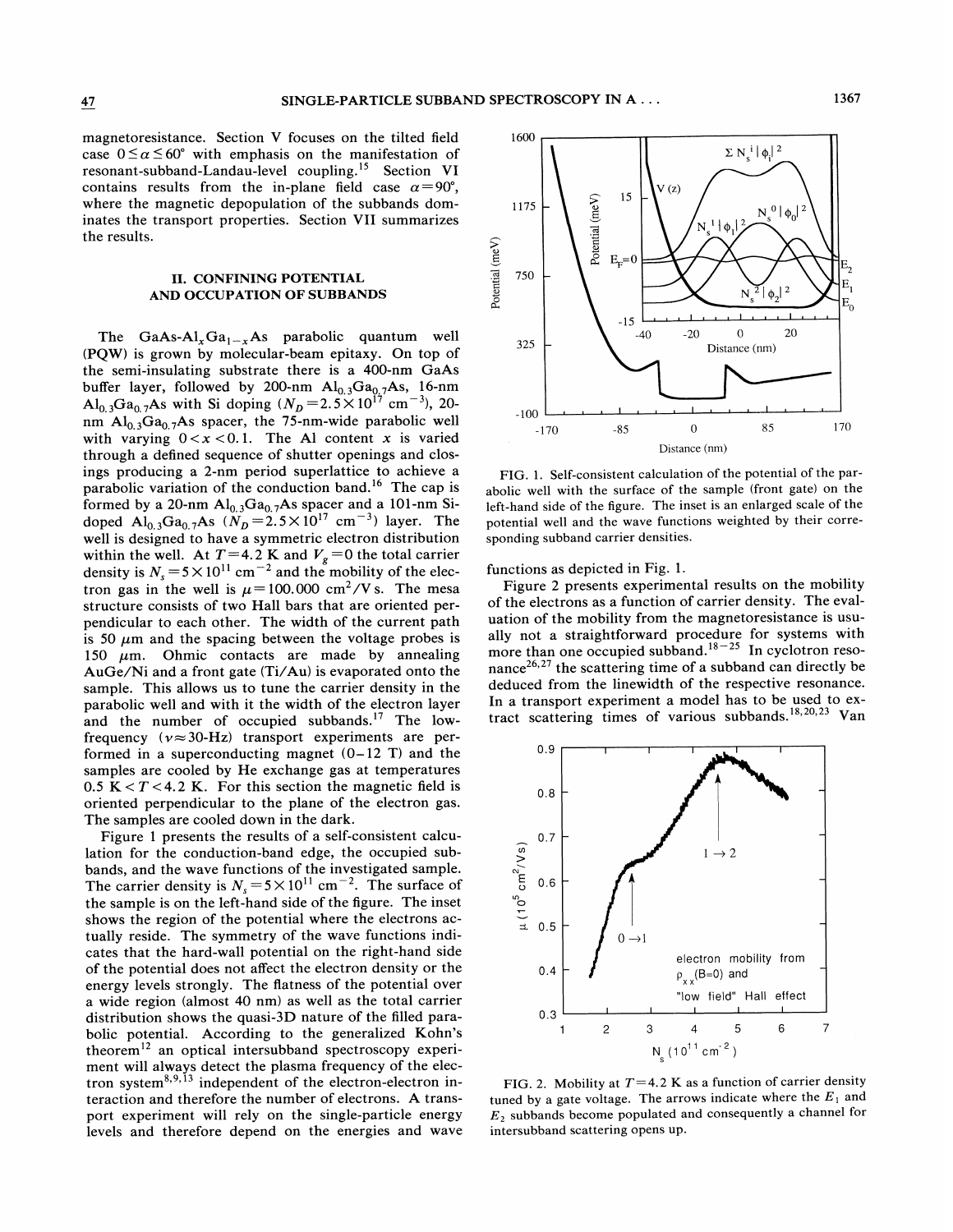Houten et al. (Ref. 24) showed that for a high-mobility 2DEG with two occupied subbands a positive magnetoresistance  $\Delta R$  occurs, with  $\Delta R / R \propto (\mu_0 - \mu_1)^2$ ,  $\mu_i$  being the Drude mobility of the carriers in subband i. The measurement of the magnetoresistance  $\rho_{xx}$  on the presented PQW reveals a flat behavior, i.e.,  $\rho_{xx}$  does not depend on B for very small magnetic fields  $B < 0.2$  T and for all temperatures and gate voltages investigated. We thus assume that the scattering time in all occupied subbands is nearly the same and we can therefore simplify the analysis of the mobility as presented in Fig. 2. The Hall effect  $\rho_{xy}$  has been measured for a low magnetic field as a function of gate voltage. A linear relation between the carrier density  $N_s$  and the gate voltage  $V_g$  is obtained in agreement with the evaluation of the  $1/\tilde{B}$  periodicity of the Shubnikov —de Haas oscillations at high magnetic fields. The data in Fig. 2 clearly show a nonmonotonic behavior for the mobility  $\mu$  as a function of carrier density. For two-dimensional electron gases with only one occupied subband a power-law dependence of  $\mu(N_s)$  has been observed $^{28}$  and explained by ionized impurity scattering. The same is observed in our sample below  $N_s = 2.5 \times 10^{11}$  cm<sup>-2</sup>. For higher carrier densities a second subband becomes populated which opens up an additional scattering channel, i.e., intersubband scattering occurs. This explains the structure in Fig. 2 marked by the first arrow. Similar effects have been observed in GaAs heterostructures (Refs. 18 and 24). A much more pronounced structure however occurs in our data around  $N_s = 4.5 \times 10^{11}$  cm<sup>-2</sup>, where the mobility has a maximum and then drops for increasing  $N<sub>s</sub>$ . At this value of the carrier density a third subband becomes populated leading to a further increased intersubband scattering rate. The wave-function overlap which determines the strength of intersubband scattering is especially large between the lowest (denoted by quantum number  $i = 0$ ) and the third  $(i = 2)$  subband. This explains the drop of  $\mu$  as a function of increasing  $N_s$  as soon as the third subband becomes occupied. This sets the limits for the experimentally accessible parameters of this parabolic quantum well.

### III. SUPPRESSION AND RECOVERY OF QUANTUM HALL STATES

We will now concentrate on the transport properties of the electron gas under high magnetic fields  $B$  that are oriented perpendicular to the surface of the sample. Figure 3 presents data for the Hall resistance  $\rho_{xy}$  as a function of magnetic field at a low temperature  $T=0.45$  K. Three specific values of  $N<sub>s</sub>$  are selected. The quantum Hall plateau for filling factor  $v=2$  ( $v=hN_s/eB$ ) is very wide and almost independent of the value of  $N<sub>s</sub>$ . The well-defined plateau for  $v=3$  at  $N_s = 4.6 \times 10^{11}$  cm<sup>-2</sup> becomes weaker and finally vanishes for decreasing  $N<sub>s</sub>$ . This is explained by the decrease of the mobility which leads to an overlap of the broadened spin-split Landau levels. A more detailed discussion on the intriguing behavior of the spin states follows in Sec. IV. The interesting filling factor in this figure is however  $v=4$ . The corresponding quantum Hall plateau is well developed for  $N_s = 4.6 \times 10^{11}$  cm<sup>-2</sup>, completely suppressed for an inter-



FIG. 3. Hall resistance curves for three diferent carrier densities measured at low temperatures  $T=0.45$  K. The quantum Hall plateau corresponding to  $v=4$  vanishes and reappears in this range of  $N_s$ .

mediate value of  $N_s = 3.8 \times 10^{11}$  cm<sup>-2</sup>, and entirely recovered for  $N_s = 3.0 \times 10^{11}$  cm<sup>-2</sup>. A similar behavior is observed for filling factors  $v=8$  and 12, whereas the suppression of quantum Hall plateaus for  $v=2$  and 6 is never observed experimentally. The magnetoresistance  $\rho_{xx}$  is always correlated with the Hall resistance  $\rho_{xy}$ : a pronounced minimum in  $\rho_{xx}$  leads to a quantum Hall plateau in  $\rho_{xy}$ , a suppressed minimum in  $\rho_{xx}$  consequently results in a suppressed quantum Hall plateau in  $\rho_{xy}$ . We will concentrate in the following discussion on the behavior of  $\rho_{xx}$ , because it can more easily be compared with a theoretical calculation. We will neglect spin splitting in this section, because it is not resolved in the presented measurement.

Figure 4(a) presents a series of magnetoresistance measurements at  $T = 2 K$ . The curves are vertically offset for clarity. The positions of filling factor  $v=4$  are marked by arrows. In this range of carrier densities two subbands are occupied (see Fig. 1) at  $B = 0$ , so that a minimum in  $\rho_{xx}$  does not necessarily coincide with the position of an integer filling factor. For intermediate carrier densities there is actually a maximum in Fig. 4(a) for  $v=4$ . In the following we denote the total filling factor of the PQW by  $v$ ; the filling factor of the subband  $i$  is given by  $v^i = h N_s^i / eB$ ,  $N_s^i$  being the carrier density of subband i. In high magnetic fields carriers may be redistributed among the different subbands but the total carrier density  $N<sub>s</sub>$ does not depend on  $B$ . To understand the data as presented in Fig. 4(a), we solved self-consistently Schrödinger's and Poisson's equation in the presence of a magnetic field. All parameters for the calculation are given by the structure design. The Landau levels are modeled by a Gaussian density of states $^{29}$  (DOS) with full width at half maximum  $\Gamma$ [meV]=0.5×(B[T])<sup>1/2</sup>. These parameters described reasonably well previous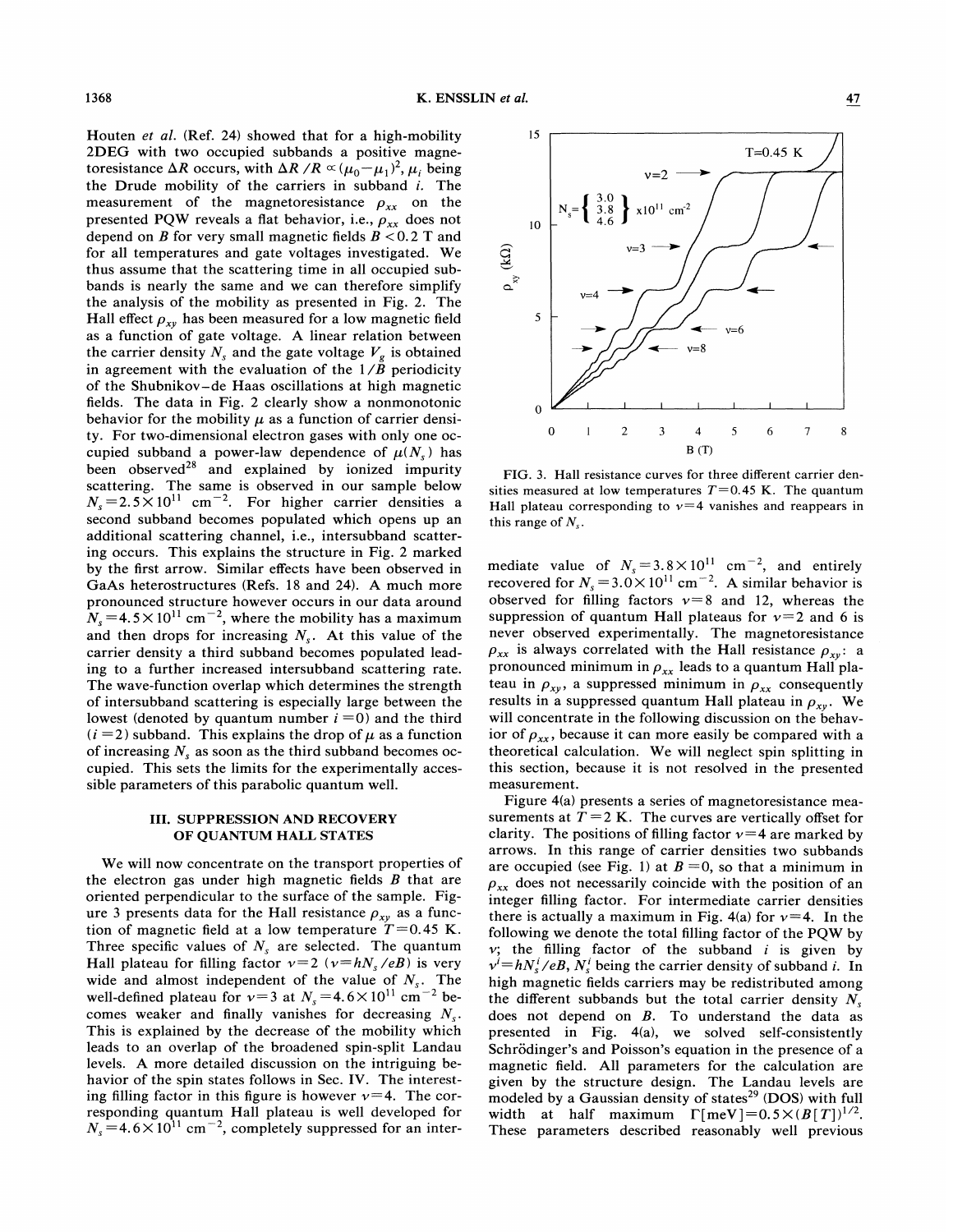

FIG. 4. (a) Experimental magnetoresistance traces for a series of carrier densities at  $T=2$  K. The arrows indicate the position of filling factor  $v=4$ . The curves are vertically offset for clarity. The vertical scale is indicated by an arrow. (b) Calculated magnetoresistance traces as described in the text. Note the similarity to the data of 4(a).

magnetocapacitance measurements $^{30,31}$  on samples with similar mobilities. Consequently, there are no adjustable parameters. We did not take into account complications such as spin splitting of the Landau levels, a constantbackground DOS (Ref. 32) or a filling-factor-dependent DOS.<sup>30</sup> The results are not qualitatively changed by a more refined model of the DOS. From the DOS we calculate the magnetic-field-dependent conductivity  $\sigma_{rr}(B)$ . <sup>29</sup> Since the Hall resistance behaves almost classically in the interesting regime due to the suppression of the Hall plateaus it is reasonable to assume  $\sigma_{xy} = -eNs/B$  for the Hall conductivity. This allows us to calculate  $\rho_{rr}(B)$  as presented in Fig. 4(b). The overall agreement between experiments [Fig.  $4(a)$ ] and theory [Fig. 4(b)] is very good, especially the position of  $v=4$ with respect to the minima and maxima of  $\rho_{xx}$ . The same method of calculating the magnetoresistance but using a magnetic-field-independent subband structure was applied by Gobsch, Schulze, and Paasch<sup>33</sup> to explain the data of Guldner et  $al.^{34}$  on heterostructures with two occupied subbands.

An interesting feature in Figs. 4(a) and 4(b) is the double minimum structure in the range 2.5  $T < B < 3$  T. The top part of Fig. 5 presents a calculated magnetoresistance trace for  $N_s = 3.2 \times 10^{11}$  cm<sup>-2</sup>. The three figures of the lower part show the DOS for three magnetic fields that correspond to the regions on the  $\rho_{xx}$  trace as marked by the arrows. Note that the DOS of each subband as well as the total DOS are plotted below and above the Fermi energy  $E_F$ . The Landau levels will be denoted in the following by  $|i, n \rangle$ , where i is the subband index and n the Landau-level index. In going from  $B=2.4$  T to  $B=2.9$ T the state  $|0, 1\rangle$  (dashed line) approaches  $|1, 0\rangle$  (dotted line) because,  $|0,1\rangle$  shifts up from the bottom of  $i = 0$ subband  $E_0$  with  $\frac{3}{2}\hbar\omega_c$  while  $|1,0\rangle$  moves up by  $\frac{1}{2}\hbar\omega_c$ from  $E_1$ . For an intermediate field  $B=2.65$  T the  $|1,0\rangle$ 

state is just in between the  $|0, 1\rangle$  and  $|0, 2\rangle$  state making the total DOS at the Fermi energy small. In this way the double minimum structure in  $\rho_{xx}$  can be explained.

For low carrier densities  $N_s = 3.0 \times 10^{11}$  cm<sup>-2</sup> (see Fig. 3) the upper subband is just barely populated (Fig. 2) at  $B = 0$ . For high magnetic fields the upper subband becomes depopulated at integer filling factors and therefore  $v=4=v^0+v^1=4+0$ . At high carrier densities  $N_s = 4.6 \times 10^{11}$  cm<sup>-2</sup> the upper subband can gain carriers at the cost of the lower one and  $v=4=2+2$  will be realized. This results in a quantum Hall state and  $N_c^0 = N_c^1$ . Such a situation cannot be realized in a triangular shaped potential because there the carrier density in an upper subband  $N_s^1$  will always be much lower than  $N_s^0$ . Consequently the upper subband will be depopulated at  $v=4$ . For intermediate carrier densities  $N_s = 3.8 \times 10^{11}$  cm<sup>-2</sup> the influence of the magnetic field on the subband structure is not strong enough to either depopulate the upper subband or match the carrier densities of the two subbands. Two Landau levels originating from different subbands  $|0, 1\rangle$  and  $|1, 0\rangle$  can be degenerate at the Fermi energy and the quantum Hall state corresponding to  $v=4$  is suppressed (see Fig. 3).

The question arises whether the degeneracy of Landau



FIG. 5. Calculated magnetoresistance trace presented with an enlarged scale compared to Fig. 5. The lower part of the figure presents three situations for the density of states as marked by the arrows. The dashed line marks the DOS of the lower  $E_0$  subband; the dotted line marks the DOS correspondingly of the  $E_1$  subband, and the solid line indicates the total DOS. The thin solid vertical line represents the position of the Fermi energy  $E_F=0$ .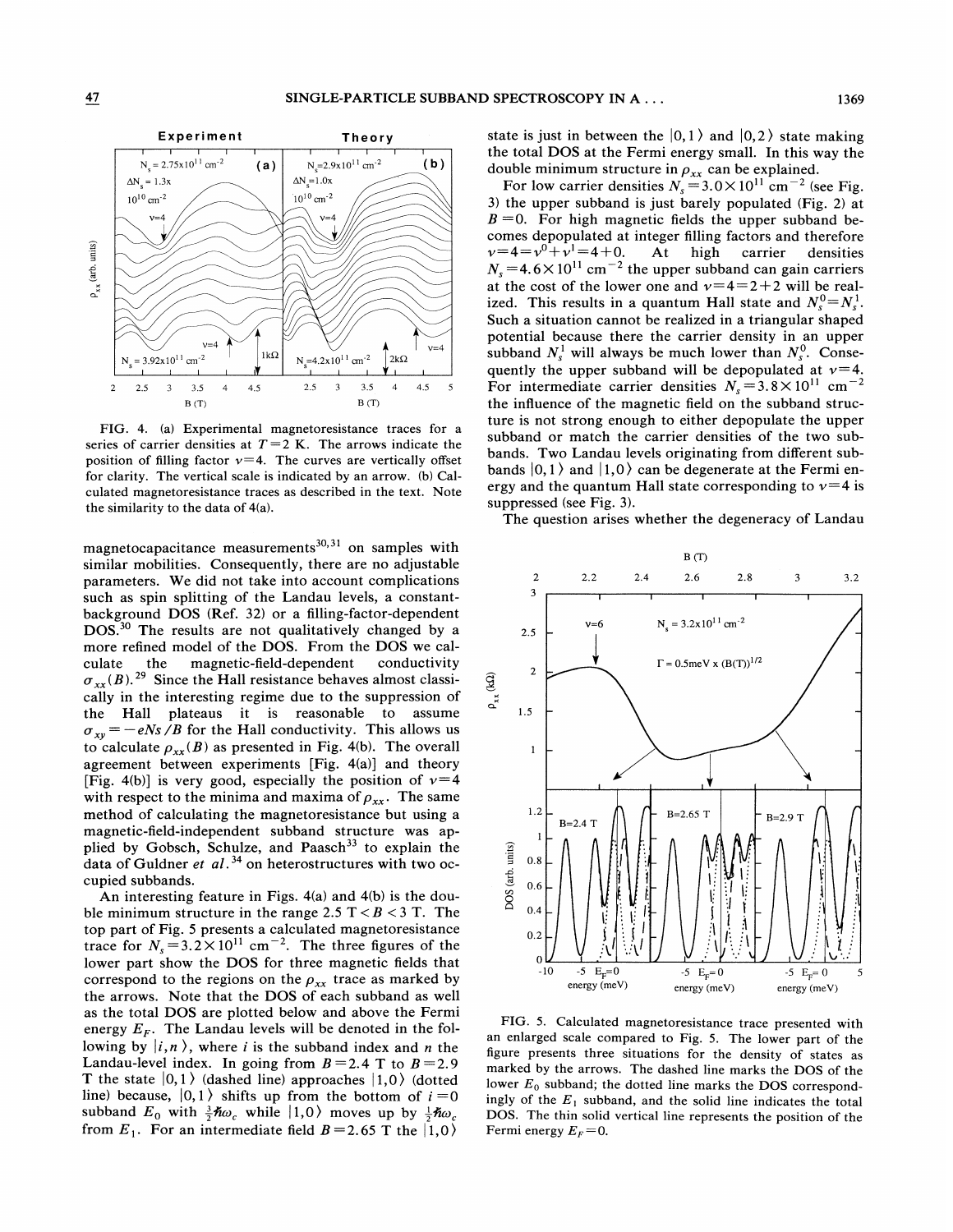levels can also lead to the suppression of quantum Hall states for samples with very high mobility at very low temperatures. We therefore calculate the magnetoresistance  $\rho_{xx}$  for very narrow Landau levels<br>  $\Gamma[\text{meV}] = 0.005 \times (B[T])^{1/2}$  at  $T=0$ . The subband structure is calculated self-consistently in the presence of a magnetic field and  $\rho_{xx}$  is then obtained as described before. Fig. 6(a) presents the results in an enlarged scale compared to Fig. 4(b). The features are much sharper due to the narrow Landau levels but at intermediate carrier densities  $N_s = 3.6 \times 10^{11}$  cm<sup>-2</sup> the position of  $v = 4$  is situated in a maximum of  $\rho_{xx}$ . Thus there exists a carrier density even for high mobility samples at very low temperatures where Landau levels will be degenerate and the corresponding quantum Hall state is expected to be suppressed.

For a comparison we calculate the subband structure self-consistently for  $B = 0$  and modeled the Landau levels on top of these subbands. The effects of the magnetic field on the subband structure are intentionally neglected. The results for  $\rho_{xx}$  are presented in Fig. 6(b). The narrow Landau level moves through the  $\rho_{xx}$  trace leaving the  $v=4$  minimum almost unchanged. We conclude that the infiuence of the magnetic field on the subband structure itself is especially important for samples with very high mobility. The Hartree interaction tends to pin Landau levels of different subbands together to avoid a jump of the Fermi energy from a Landau level from subband  $i = 0$ to another Landau level from subband  $i = 1$ . The pinning of Landau levels has also been observed via optical spectroscopy in high-density  $In_xGa_{1-x}As-InP$  quantum wells. $35$ 

It is interesting to discuss which even integer quantum



FIG. 6. (a} Self-consistent calculation of the magnetoresistance traces for very narrow Landau levels and  $T=0$ . The vertical arrows mark the position of filling factor  $v=4$ . It is important to note that for intermediate carrier density  $N_s = 3.5 \times 10^{11}$ cm<sup>-2</sup> the position of the arrows sits in a maximum of  $\rho_{xx}$ . (b) Calculated magnetoresistance with a constant subband separation  $E_{10}$ , independent of magnetic field. The position of filling factor 4 as marked by the arrows is always in a minimum of  $\rho_{xx}$ .

Hall state can be suppressed. We again neglect spin splitting for this discussion. Filling factor  $v=2$  is realized when only one Landau-level and therefore only one subband is occupied. This is true as long as the Landau-level width  $\Gamma$  is smaller than the subband separation  $E_{10}$ which is practically the case for all 2DEG's in GaAs heterostructures. Consequently the quantum Hall state corresponding to  $v=2$ , i.e., the quantum lines, can never be suppressed. The  $\nu=4$  state can be suppressed as presented in Fig. 3 and discussed above. In our experiments we never observed a situation where the quantum Hall state corresponding to  $v=6$  is suppressed. The width of the plateau may change, but the plateau is always well developed. The  $v=8$  state can again be suppressed as discussed in Ref. 15. In general, an even integer quantum Hall state can be suppressed if odd filling factors can occur simultaneously in the respective subbands. This means that an even number has to be represented by the sum of two odd numbers, implying a similar ratio for the carrier densities in the two subbands, since the electrical confinement will always dominate the magnetic-fieldinduced energy changes. To suppress a quantum Hall state at even  $\nu$ , this filling factor has to be the sum of odd  $v^0$  and odd  $v^1$ . The carrier density within a subband, in general, depends upon the magnetic field. To suppress a quantum Hall state two Landau levels have to be degenerate at the Fermi energy resulting in a large DOS at the Fermi energy. In such a "relaxed" situation the carrier densities in the two subbands have to be close to their  $B = 0$  values. Otherwise carriers could be easily distributed between the subbands due to the large DOS at  $E_F$ without changing  $E_{10}$  very much. We conclude that two conditions are important to observe the suppression of an even-integer quantum Hall state: (1) two odd filling fac-<br>ors  $v^0$  and  $v^1$  with  $v^0 + v^1 = v$  have to be realized in the respective subband; (2) the ratio of the carrier densities at espective subband; (2) the ratio of the carrier densities at  $B = 0$  should be close to  $N_s^0/N_s^1 \cong v^0/v^1$ . Furthermore  $v^0$ and  $v<sup>1</sup>$  should be as close as possible to each other. Otherwise the magnetic field depopulates the higher subband and no quantum Hall state can be suppressed.

For example, the  $v=4$  state is suppressed if  $v=4=v^0+v^1=3+1$ . With the same argument we find two possibilities for the  $v=6$  state:  $v=6=v^0+v^1=1+5$ and  $v=6=v^0+v^1=3+3$ . The latter condition does not exist because it implies  $N_s^0 = N_s^1$  and therefore a vanishing subband separation. The first condition  $v=1+5$  corresponds to the already discussed situation. The carrier density in the upper subband  $N_s^1$  is much smaller than  $N_s^0$ and high magnetic fields will therefore depopulate the upper subband. We do not exclude that in very specially designed samples the  $v=6$  state can also be suppressed, but we argue that it is much easier to suppress the  $v=4$ state. Using the same reasoning we find two conditions to suppress the  $v=8$  state:  $v=8=v^0+v^1=5+3$  or  $v=8=v^0+v^1=1+7$ . The latter condition is again not favorable because high magnetic fields will depopulate the higher subband. The condition  $v=5+3$  can however easily be realized leading to a suppression of the  $v=8$ state. Figure 7 presents a schematic illustration for the suppression conditions of  $v=4, 8, 12$ . The Landau levels of the lower (upper) subband are indicated on the left-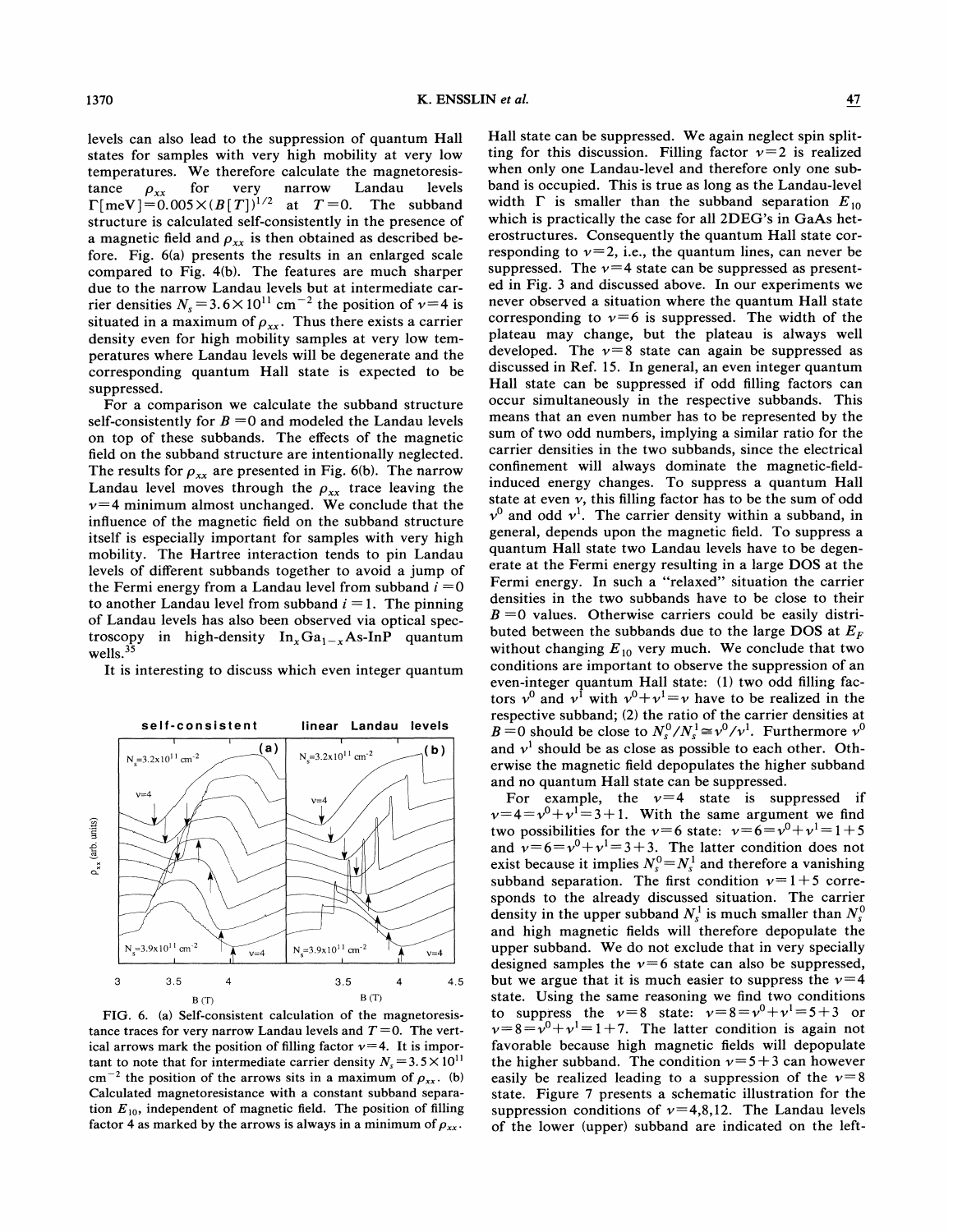

FIG. 7. Schematic illustration of three situations of the energy levels as observed in the experiments. On the left- (right-) hand side the Landau levels of the lower (upper) subband are indicated. Spin splitting is not considered in this picture.

(right-) hand side of the diagram. Along the same line we the find for  $v=10$  three possibilities:  $v=10=9+1$ ,  $v=10=7+3$ , and  $v=10=5+5$ . The last case is excluded because it implies degeneracy of the electrical subband energies. The first two cases suggest again a situation where  $N_s^1 \ll N_s^0$  which leads to a depopulation of the upper subband in a magnetic field. We note that we do not observe a suppression of the  $v=10$  in the experiment in agreement with the presented argument. For filling factor  $v=12$  again three possible scenarios are imaginable:  $v=12=7+5$ ,  $v=12=9+3$ , and  $v=12=11+1$ . The last possibility is not realistic due to the abovepresented arguments, the first condition  $v= 12=7+5$  can be realized in the experiment. The situation  $v=12=9+3$ implies  $N_s^0 \approx 3N_s^1$  at  $B = 0$  and therefore coincides with the suppression of  $v=4$  with  $v=4=3+1$ . Indeed we do observe a simultaneous suppression of the  $v=4$  and 12 state. However the precise evaluation of the data for large filling factors is difficult because of the many overlapping Landau levels in this case. We conclude that there is a good understanding why and in which range of  $N_s$  and  $B$  a given even integer quantum Hall state can or cannot be suppressed.

### IV. DEGENERACY OF SPIN SPLIT LEVELS

So far the Zeeman spin splitting of Landau levels in a magnetic field has been neglected. Nevertheless it should be possible to study the situation where spin-split levels originating from different subbands are degenerate at the Fermi energy. We restrict the following discussion to the intriguing behavior of the  $v=3$  state. It is the best developed spin-split state in the presented experiment and theoretically it allows for a transparent discussion. Figure 8 presents a series of  $\rho_{xx}$  data measured at low temperatures  $T=0.45$  K for a range of carrier densities where the suppression of the  $v=4$  state occurs. For high carrier densities and  $Vg = -150$  mV (lowest-lying curve) pronounced minima are observed for  $v=2, 3, 4, 5, 6$  and so on. The uppermost curve with  $Vg = -390$  mV shows well-developed  $\rho_{xx}$  minima at  $v=1, 2, 4, 6$  and a weak minimum at  $v=3$ . The curves for intermediate carrier densities  $-390$  mV <  $Vg$  <  $-150$  mV indicate many competing minima for  $v=3$  and 4. The minima do not lie on the precise position of the respective filling factor.

Figure 9 presents the corresponding  $\rho_{xy}$  data for the same range of gate voltages. Well-developed quantum Hall plateaus are observed for  $v=1$  and 2. For filling factors  $v=3$  and 4 the quantum Hall plateaus display a variety of features. Especially interesting is the case where  $\rho_{xy}$  drops for increasing B and then rises again. This situation cannot be observed at high temperatures where spin splitting is not resolved. The fact that strong spin splitting can be observed in the magnetoresistance  $p_{xx}$  of GaAs heterostructures<sup>36</sup> is based on the exchange enhanced g factor.<sup>37</sup> For odd filling factors a filled Landau level at the Fermi energy is fully spin polarized because all occupied states are filled with electrons of the same spin orientation. According to Ando and Uemura (Ref. 37) the exchange enhanced g factor can be written as



FIG. 8. Experimental magnetoresistance traces for a series of gate voltages at low temperatures  $T=0.45$  K. The arrows mark the position of filling factors. The curves are vertically offset for clarity. An interesting double minimum structure occurs for intermediate carrier densities around filling factor  $v=3$ .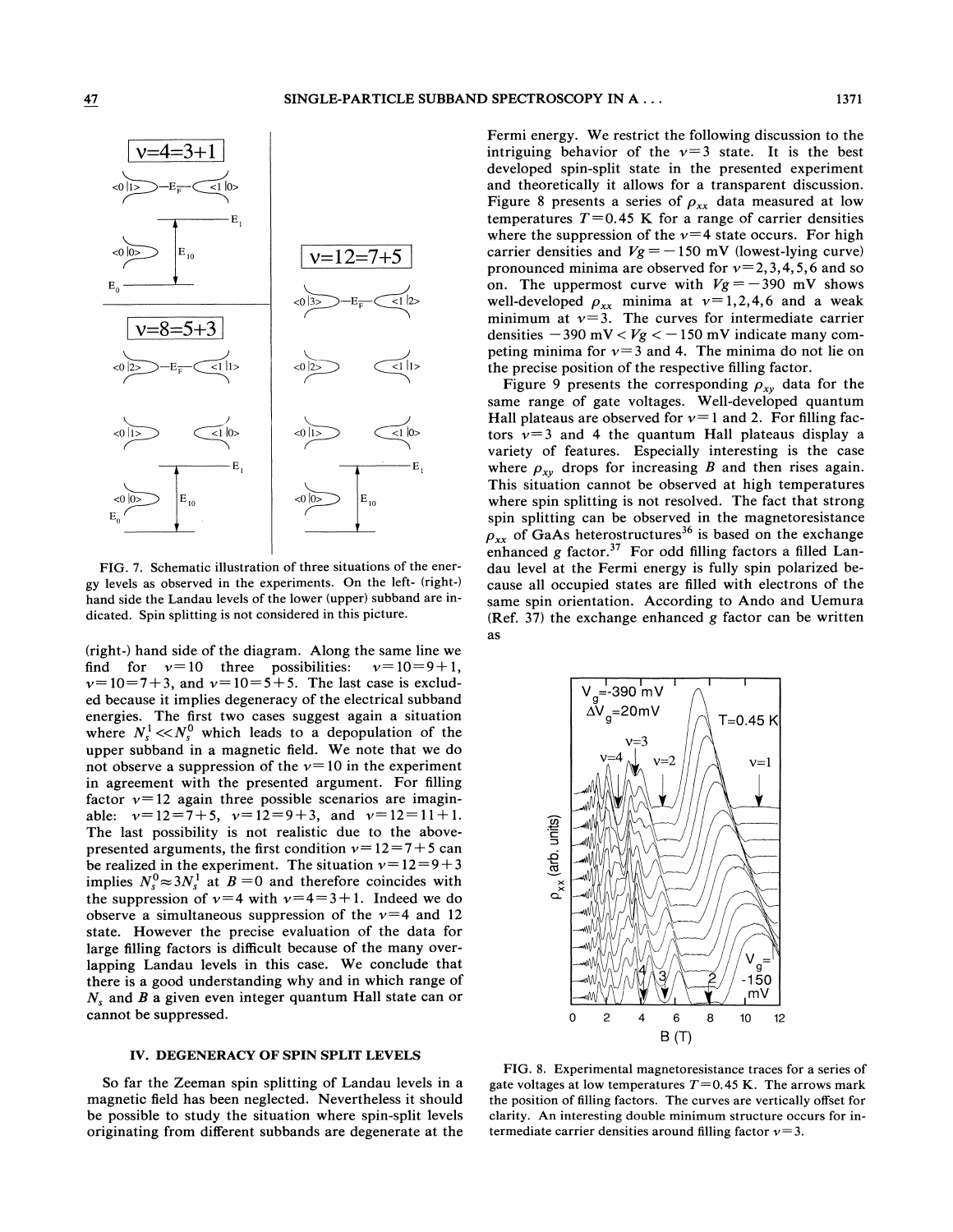O (0

o.~





FIG. 9. Hall effect  $\rho_{xy}$  for the same range of carrier densities as in Fig. 10. Overshoots of the Hall plateau occur for  $v=3$  and 4

$$
g^* = g \left[ 1 + \frac{1}{g \mu B} \sum_{N'} \sum_{q} \frac{V(q)}{\varepsilon(q,0)} (n_{N'} - n_{N'} \mu) J_{NN'}^2(q) \right].
$$

Here  $V(q)$  is the effective two-dimensional Coulomb potential of the electrons,  $\varepsilon(q, 0)$  the dielectric function, and  $J_{NN'}^2(q)$  the matrix element of the interaction between electrons in Landau levels  $N$  and  $N'$ . The population difference of the two spin-split levels is denoted by  $n_{N\uparrow} - n_{N\downarrow}$ . The value of  $n \downarrow (n \uparrow)$  is the number of all spin down (up) electrons in all occupied Landau levels of subband i. In a simplified form this can be written as

$$
g^* = g[1 + \alpha_{\rm ex}(n\uparrow - n\downarrow)] ,
$$

where  $\alpha_{ex}$  now depends on the exchange interaction and also on the subband quantum number  $i$ : The important consequence for our experiment is that the energy separation of spin-split Landau levels depends on the filling of these levels  $(n \uparrow, n \downarrow)$  as well as on the subband quantum number. We will therefore denote the bare g factor in subband *i* by  $g_i$ , the enhanced g factor by  $g_i^*$ . To realize filling factor  $v=3$  there are, in principle, two possibilities that are indicated schematically in Fig. 10. If the  $|i=0, n = 1$  and  $|1,0\rangle$  levels are degenerate the exchange enhancement may lead to a situation where the spin down ( $\downarrow$ ) level of the  $|0,1\rangle$  state drops in energy and  $v=3$  is realized by  $v=v^0+v^1=3+0$ . Alternatively the enhanced spin splitting may occur in the higher-lying subband resulting in  $v=3=2+1$ . These two cases differ dramatically in the carrier densities they assign to the two electrical subbands. The exchange enhancement in the second case will be larger because the upper subband is completely spin polarized  $(n \uparrow = 0)$  whereas the situation as sketched on the left hand side of Fig. 10 occurs due to the spin splitting of the  $n = 1$  Landau level in the lower subband. The enhanced g factor  $g_0^*$  will be smaller because of the spin-unpolarized Landau level  $n = 0$  below



FIG. 10. Schematic representation of two situations that result in three occupied Landau levels. The bare g factor of the system is marked by  $g_0$  and  $g_1$ , the enhanced g factor of the upper and lower subband by  $g_0^*$  and  $g_1^*$ , respectively.

the spin-polarized state in the  $n = 1$  Landau level. We conclude that the interesting double minimum structure in Fig. 8 around  $v=3$  occurs because the enhancement of the g factor is different in the two subbands.

This effect will also infIuence the suppression behavior of the  $v=4$  state, since, for resolved spin slitting,  $v=4$ can be expressed as  $v=4+0$  or  $v=3+1$ . Again these two situations result in a completely different ratio of carriers in the two subbands (4:0 vs 3:1). Overshoots of quantum Hall plateaus have also been observed for spinsplit states $^{38}$  in GaAs heterostructures with one occupied subband. The temperature and geometry dependence of this effect implies an explanation that relies on the magnetic-field-induced decoupling of the two edge states associated with the topmost spin-split Landau level. In our experiment here on a parabolic quantum well with two occupied subbands we observe similar effects around  $v=3$  as presented in Fig. 9. In addition to the explanation presented in Ref. 38, we think that the subband dependent enhancement of the g factor as sketched in Fig. 10 further influences the detailed shape of a quantum Hall plateau. In a system with two occupied subbands the spin splitting of Landau levels can also account for features of even integer quantum Hall states.

# V. TILTED FIELD EXPERIMENTS: MANIFESTATION OF RESONANT-SUBBAND-LANDAU-LEVEL COUPLING

The magnetotransport data presented so far in this paper were obtained for magnetic fields oriented perpendicular to the plane of the sample. In this case the Hamiltonian can be separated into two terms, one describing the in-plane motion of the carriers and the other the electrostatic confinement in the perpendicular direction.<sup>39</sup> The energy-level structure then consists of an equidistant ladder of Landau levels on each electrical subband. The Landau levels associated with different subbands may cross each other without any interaction because the Hamiltonian is separable. In this section we concentrate on the case of tilted magnetic fields where the Hamiltonian can no longer be separated. Consequently Landau levels belonging to different subbands are coupled. This coupling has been observed by far-infrared spectrosco-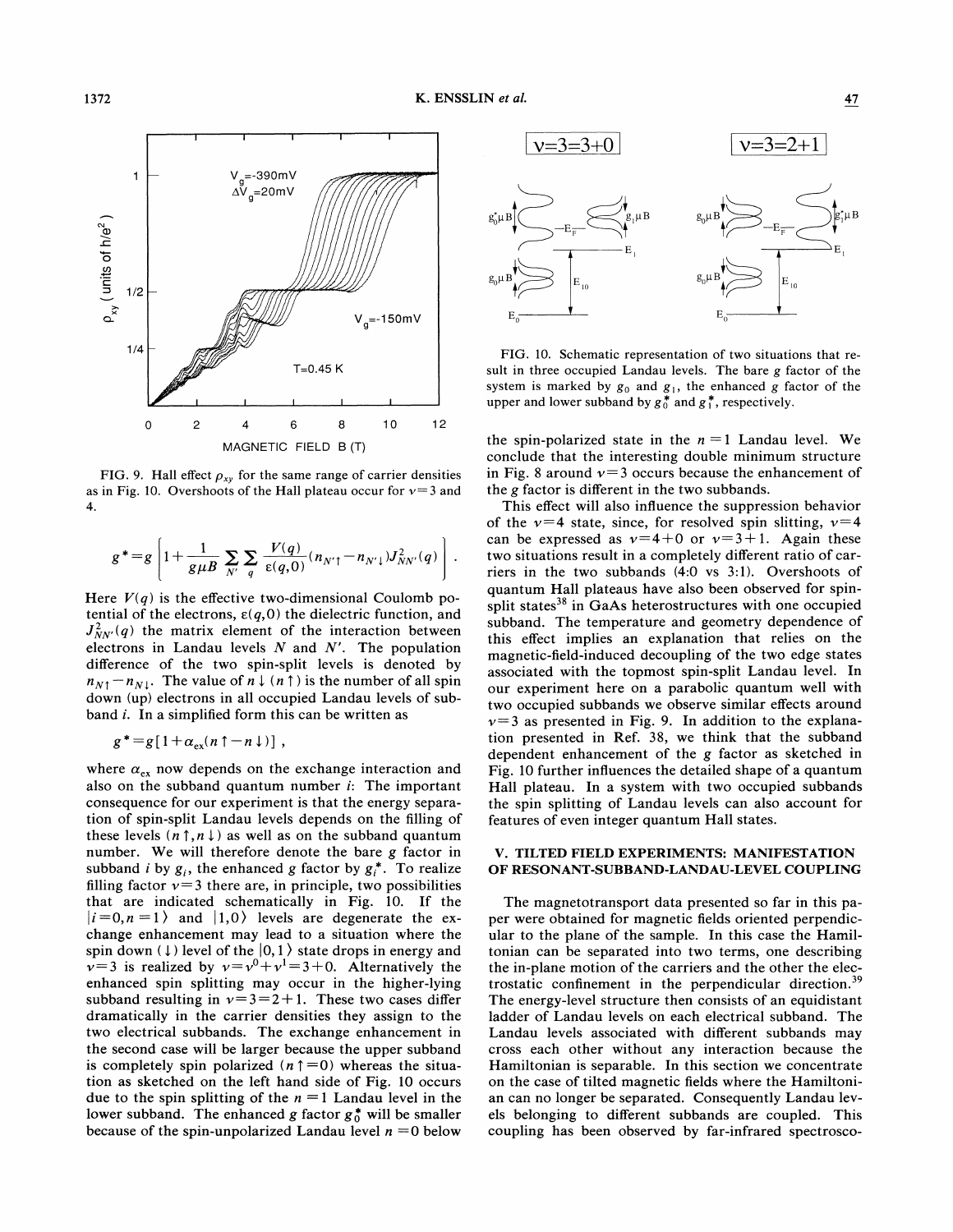$py^{4-9}$  but is difficult to tackle in a transport experiment. Figure 11(a) presents magnetoresistance data for a series of tilt angles  $\alpha$  between the sample normal and the orientation of the magnetic field. The curves are vertically offset for clarity. The measurement temperature is  $T=2.2$  K so that spin effects are only weakly pronounced. We will consequently neglect the spin splitting of the Landau levels in the following discussion of RSLC. The gate voltage in Fig. 11(a) is chosen such that the  $\rho_{xx}$ minimum and with it the corresponding quantum Hall state for  $\nu=4$  is suppressed at  $\alpha=0$ . The weak minimum between the arrows marking  $v=4$  and 2 corresponds to the  $v=3$  state. For increasing tilt angle the minimum for  $v=4$  starts to reappear and is finally fully recovered for  $\alpha$ =35.9°. At the same time the neighboring minimum for the  $v=6$  suffers the opposite fate. For perpendicular magnetic fields,  $\alpha=0$ , the  $\nu=6$  state is well pronounced. As the tilt angle is increased the minimum for  $v=6$  is completely suppressed at  $\alpha$ =35.9°. The recovery of the  $v=8$  state for tilted magnetic fields is described in detail in Ref. 15. The essential features of the magnetoresistance traces in Ref. 15 look very similar as in Fig. 11(a), which shows the recovery of the  $v=4$  state. In order to understand this remarkable observation in more detail we have solved Schrödinger's and Poisson's equation for  $B = 0$ . The results of Sec. III indicate that the electrical subband energies depend on a perpendicular ( $\alpha=0$ ) magnetic field. The magnitude of these effects is comparable to the typical width (0.5 meV) of a Landau level. For tilted magnetic fields however,  $\alpha \neq 0$ , the level repulsion is the decisive quantity being larger than typical effects of the magnetic field on the subband structure itself. This justifies the use of a harmonic approximation for the evaluation of the level anticrossing even though the selfconsistent potential is no longer parabolic. We therefore



FIG. 11. (a) Experimental magnetoresistance  $\rho_{xx}$  for a series of tilt angles  $\alpha$  at  $T=2$  K. The carrier density is fixed via a suitable gate voltage so that the minimum in  $\rho_{xx}$  corresponding to filling factor  $v=4$  is suppressed for  $\alpha=0$ . The curves are vertically offset for clarity. (b) Calculated magnetoresistance for the same parameter range as the experimental curves in Fig. 11(a).

use the subband separation  $E_{10} = E_1 - E_0$  as obtained from the self-consistent calculation to model a parabolic potential with characteristic frequency  $\hbar \omega_0=E_{10}$ . The case of a parabolic potential in a tilted magnetic field can be solved analytically  $40,41$  and the level repulsion can be be solved analytically and the level repulsion can be obtained. With  $\omega_c = eB/m^*$  being the cyclotron frequency the Hamiltonian can be rewritten after a rotation of the coordinate system and one obtains two decoupled harmonic oscillators with frequencies

$$
\omega_{1/2}^2 = \frac{1}{2} (\omega_c^2 + \omega_0^2)
$$
  
 
$$
\pm \frac{1}{2} [\omega_c^4 + \omega_0^4 + 2\omega_0^2 \omega_c^2 (\sin^2 \alpha - \cos^2 \alpha)]^{1/2}.
$$

The energy spectrum is then given by

$$
E_{km} = \hbar \omega_1 (k + \frac{1}{2}) + \hbar \omega_2 (m + \frac{1}{2})
$$

According to the procedure as described in Sec. III the magnetoresistance  $\rho_{xx}$  is calculated. This calculation is based on the subband quantum number i and the Landau-level quantum number  $n$ . For tilted magnetic fields hybrid electric magnetic subbands are formed and  $i$ and  $n$  are no longer good quantum numbers. Consequently the carrier density of a given subband is not a well-defined quantity anymore, especially in the vicinity of a resonant level anticrossing. Nevertheless we associate the new quantum number  $k$  and  $m$  with the old ones i and *n* even for  $\alpha \neq 0$  as far as the transport calculations are concerned, to accomplish a transparent picture of the experimental situation. A minimum in  $\rho_{xx}$  will always correspond to a position of the Fermi energy between two energy levels. The position of the calculated  $\rho_{xx}$  minima will therefore not suffer from our assumption. The heights and positions of the maxima are more problematic, since they depend more sensitively on the subband carrier densities and the quantum numbers. The results of this calculation are plotted in Fig. 11(b) in the same way as the experimental data in Fig. 11(a) is presented. The reappearance of the  $v=4$  minimum for increasing tilt angle as well as the suppression of the  $v=6$  minimum are very well described by this calculation justifying the approximations that were made. The detailed shape of the oscillations especially in the vicinity of the maxima in  $\rho_{xx}$  differs slightly between experiment and theory.

Figure 12 presents the calculated level structure for the typical tilt angles. For  $\alpha=0$  the levels are decoupled and the  $|0, 1 \rangle$  and  $|1, 0 \rangle$  states are degenerate at the Fermi energy resulting in the suppression of the  $v=4$  state. For increasing tilt angle  $\alpha$ =15.4° these levels start to repel each other showing a well-defined energy gap at  $\alpha$  = 35.9° for  $v=4$ . Simultaneously the jump of the Fermi level at  $v=6$  gets smeared out for increasing tilt angle in agreement with the suppression of the  $v=6$  state as observed in the experiment [Fig. 11(a)]. The  $|0,2\rangle$  and  $|1,0\rangle$  state will repel each other at higher tilt angles leading then to a recovery of the  $v=6$  state. We conclude that the level repulsion caused by the tilted magnetic field strongly manifests in the  $\rho_{xx}$  spectra and is well explained by the calculation. Transport experiments can therefore be used to determine the single-particle subband separation of a 2DEG. In analogy to optical experiments the results of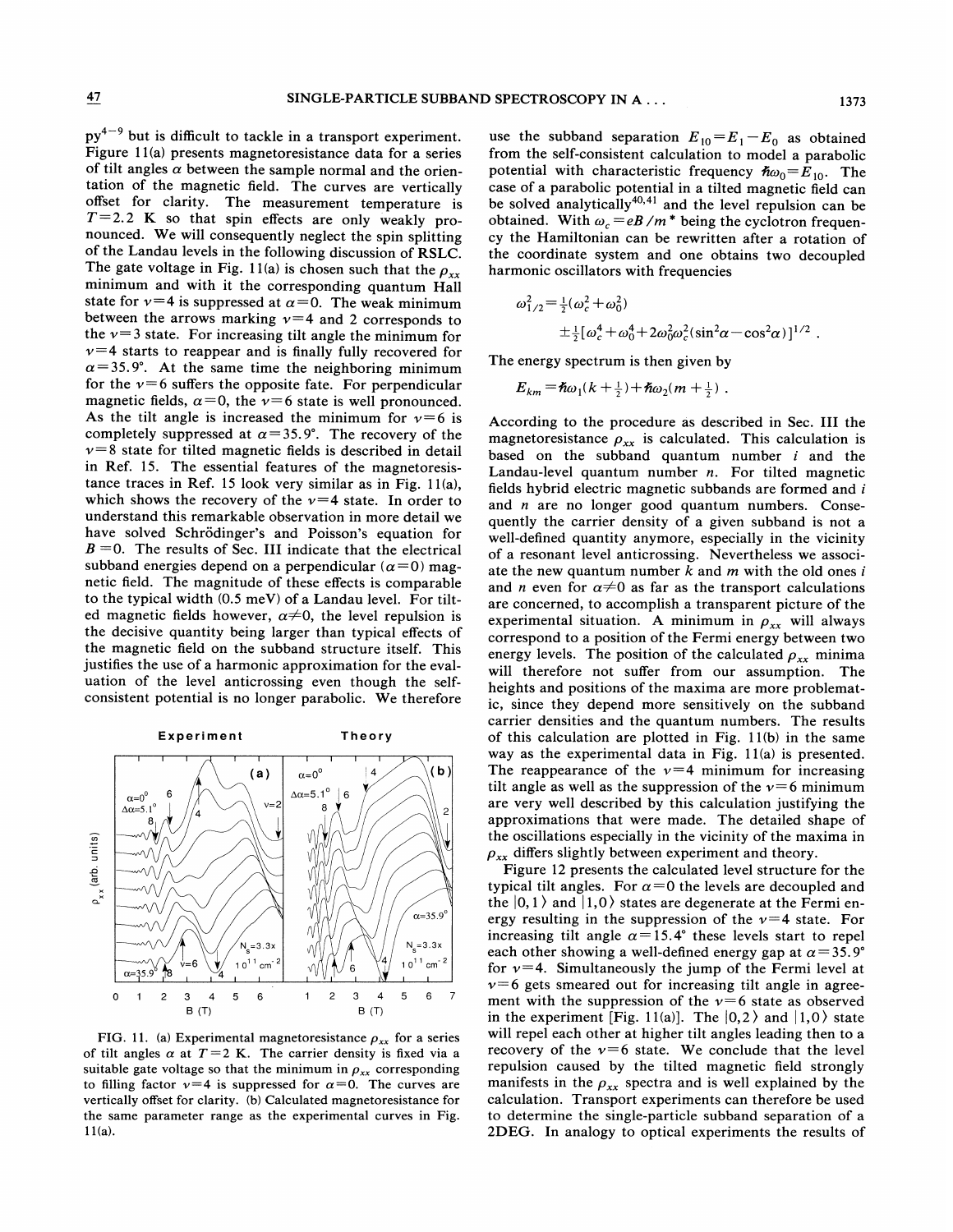

FIG. 12. Calculated energy-level structure for the same car-FIG. 12. Calculated energy-level structure for the same can-<br>rier density  $N_s = 3.3 \times 10^{11} \text{ cm}^{-2}$  as in Fig. 11. For increasing tilt angle the energy gap at the Fermi energy for  $v=4$  opens up Interest angle the energy gap at the Fermi energy for  $v = 4$  opens up<br>resulting in the recovery of the  $v = 4$  minimum as depicted in Fig. 11.

t experiments in Fig. 11(a) may be interpreted as an exchange of oscillator strength between the  $v=4$ and the  $\nu$ =6 state.

Figure 13 presents a comparison of three experimental-<br>ly determined values for the subband separation  $E_{10}$  and the value of  $E_{10}$  from a self-consistent calculation. According to the arguments suppression of the  $\nu=4$ , 8, and 12 state can clearly served in the experiment. From Fig. 11(a), which from a suppressed  $\nu=4$  state at  $\alpha=0$ , the ang magnetic field can be deduced at which this state is band separation for this given carrier density recovered. With  $B \cos \alpha = E_{10}$  we can extract the sub- $N_s = 3.3 \times 10^{11}$  cm<sup>-2</sup>. Accordingly we find values for



FIG. 13. The squares indicate the experimental results for  $E_{10}$  as a function of carrier density m RSLC. The thick solid line is the result consistent calculation. The dashed line presents the cal ratio of the carrier densities in the two subbands at  $B = 0$ . The thin solid lines are guides to the eye as described in the text.

 $E_{10}(N_s)$  for the suppressed  $v=8$  state (Ref. 24) and the  $T_{10}(N_s)$  for the suppressed  $V \rightarrow 8$  state (Ket. 24) and the  $= 12$  state as marked by the solid squares in Fig. 13. The full line is the result of the self-consistent calculation Fire full line is the result of the sen-consistent calculation  $B = 0$  in good agreement with the experimental for  $B = 0$  in good agreement with the experimental results. The situation to suppress the  $v=4$  state at  $\alpha = 0$  is most favorable, if the ratio of the carrier densities in the wo subbands at  $B=0$  is  $N_s^0:N_s^1 \approx 3.1$  $3+1$  can be realized easily in a magnetic field. The dashed line in Fig. 13 marks the result of the selfconsistent calculation for the ratio of carrier densities  $N_s^0$ : $N_s^1$  as a function of total carrier density. The thin blid line starting from the full square corresponding to ly until it crosses the dashed line ar then moves over to the right-hand scale to end at a value<br>that is not too far off from the desired  $N_s^0:N_s^1\rightarrow 3:1$ . The same is done for the is done for the  $v = \delta(N_s : N_s \rightarrow S)$ <br>  $v = 12(N_s^0 : N_s^1 \rightarrow 8)$  state. In all cases the calculate  $f_{11}$ ,  $f_{12}$ ,  $f_{13}$ ,  $f_{15}$ ,  $f_{16}$ ,  $f_{17}$  and  $f_{18}$  are the desired of the carrier densities agrees roughly with the desired value for the suppression of the respective state. We con-Figure for the suppression of the respective state. We con-<br>clude that there is a qualitative understanding of the proesses that lead to a suppression of quantum Hall states and their subsequent recovery for tilted magnetic fieldS.

# VI. DEPOPULATION OF SUBBANDS VIA IN-PL

So far we have described transport techniques that alttion of single-particle energies from ysis of Shubnikov-de Haas oscillations in tilted cular magnetic fields. nique uses in-plane fields to depopulate subbands via the netic shift. This technique has be many groups. $42-50$  The band structure for in-plane magnetic fields is fundamentally different compared to situations with  $\alpha \neq 90^{\circ}$ . For  $0 \leq \alpha < 90^{\circ}$  there is always a com-' ular to the sample that allows for a plane-wave type wave funcof the electrons. This in turn leads to The Shubnikov-de Haas oscillations, that rely eracy, can be observed up to tilt angles of  $\alpha = 89^\circ$  and more (see, for example, Refs. 27 and 48). For  $\alpha = 90^\circ$  the situation is fundamentally different and an additional type of magnetoresistance oscillation arises, the so-called diamagnetic Shubnikov-de Haas effect.<sup>42</sup> Figure 14(a) presents results for two orientations of current flow, parallel  $(\rho_{zz})$  and perpendicular  $(\rho_{xx})$  to the magnetic field, that lies in the plane of the electron gas. The inset clarifies the orientation of current flow with respect to the magnetic-field direction. The voltage across the voltage probes of the Hall bars should be ideally zero in this geometry. From the finite voltage that we detect in the experiment we estimate the accuracy of the orientation to iate the accuracy of the orient<br>The experiment in Fig. 14(a) shows the influence of the orientation he detailed shape of the magnetoresistance trace.

he literature there is widespread agreement that the magnetoresistance oscillations for in-plane fields arise from the crossing of the diamagnetically shifted subband energies through the Fermi energy. The question, how-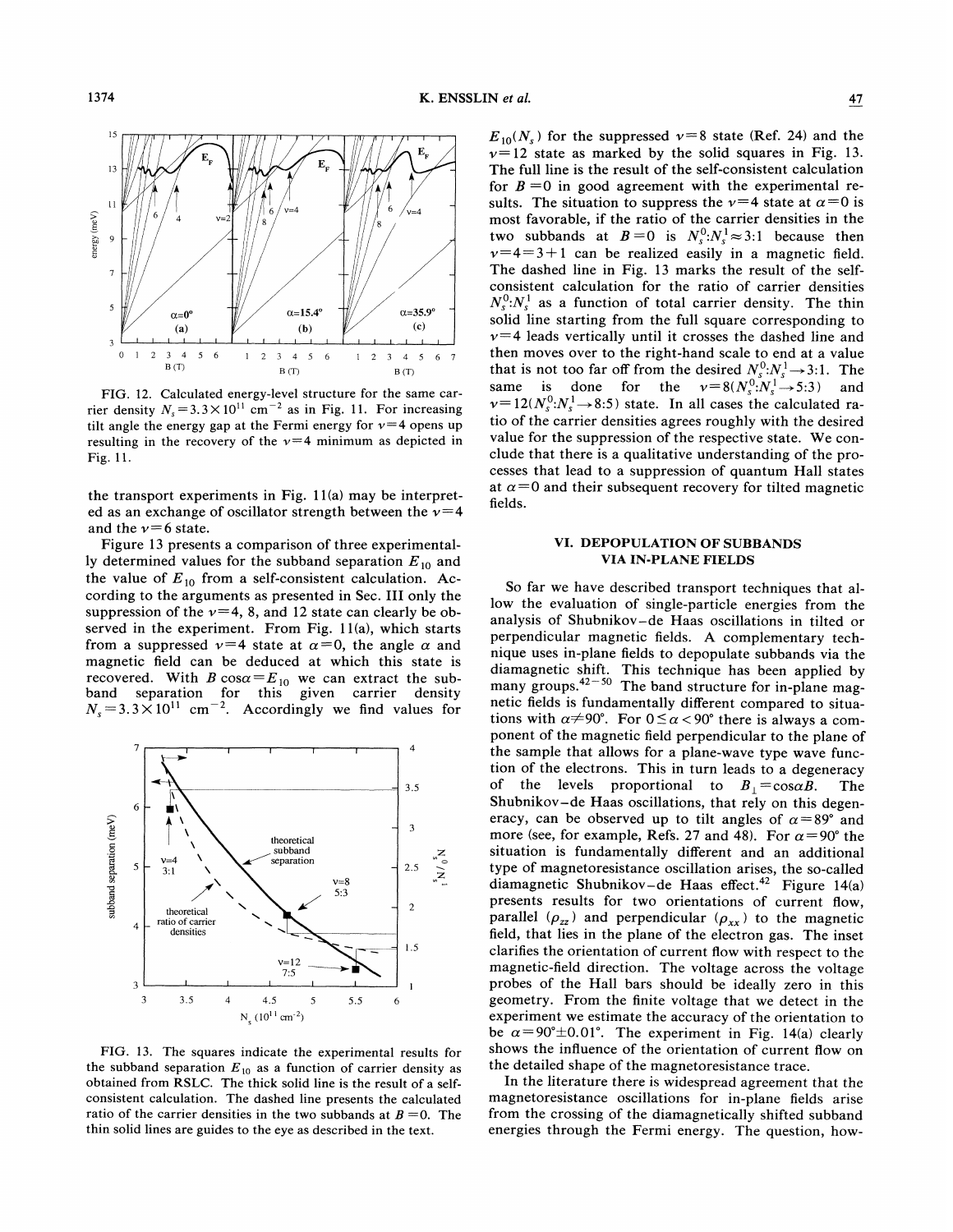

FIG. 14. (a) Magnetoresistance measured in the dark for inplane magnetic fields at  $T=4.2$  K. The resistance for current flow parallel to the magnetic field is denoted by  $\rho_{zz}$ , for the perpendicular case by  $\rho_{xx}$ . The inset clarifies this situation. (b) Experimental magnetoresistance at  $T=4.2$  K after the sample has been strongly illuminated.

ever, at which point on the magnetoresistance trace (maximum, inflection point, minimum) the subband actually becomes depopulated is not satisfactorily answered so far. Furthermore, Fig. 14(a) indicates that the detailed shape of the magnetoresistance trace depends on the orientation of current flow. Most of the publications on the observation of the diamagnetic Shubnikov —de Haas effect do not mention the orientation of current flow in the experimental setup. Zrenner et  $al.^{46}$  investigated a Si  $\delta$ -doped layer in GaAs. They used a Corbino geometry and found nice agreement between the fields obtained from the maxima of  $d\sigma/dB(B)$  traces and the depopulation fields from a self-consistent calculation. Kroeker and Merkt<sup>49</sup> did research on a InSb metaloxide-semiconductor (MOS) structure. They found that the conductivity depends on the orientation of current flow. However the positions of the features caused by the magnetic depopulation of the subbands were independent on the orientation of current flow. The InSb-MOS structure resembles an asymmetric triangular-shaped potential for the electrons that accounts for the observed effects. In this case the electron trajectories depend on the orientation of current flow which therefore also influences the conductivity. Gwinn *et al*.<sup>47</sup> investigated  $\rho_{zz}$  as a function of magnetic field. The positions of the maxima in the magnetoresistance  $\rho_{zz}$  were in good agreement with the prediction of the depopulation fields according to a self-consistent calculation by Stopa and Das Sarma.<sup>51</sup> Hopkins<sup>50</sup> investigated wide PQW's ( $\approx$  500 nm) for both orientations of current How and found pronounced anisotropies. The experimental results suggest, however, that the imperfections of the parabolic potential, that become more dominant the wider the well is, are crucial to explain the observed features.

The anisotropic band structure in the plane of the 2DEG arising from the in-plane magnetic field results in a magnetic-field-dependent effective mass perpendicular to the magnetic field of  $m_x = m^* \omega^2 / \omega_0^2$ . Here  $\omega_0$  is the harmonic oscillator frequency of the parabolic potential, marmome oscillator requency of the parabolic potential,<br> $\omega_c = eBm^*$  the cyclotron frequency, and  $\omega^2 = \omega_0^2 + \omega_c^2$ . This mass dispersion has been experimentally observed by Batke and  $Tu^{52}$  via grating coupler-induced plasmon resonances in GaAs heterostructures. The effective mass in the direction along the magnetic field (z direction) remains unchanged. In this case there is no effective Lorentz force because the directions of the drift velocity and the magnetic field are parallel.

To investigate the inhuence of the mobility of the anisotropic transport behavior the sample has been illuminated with a red light-emitting diode leading to an infinitive which is red light entiting divide realing to an<br>increase of the carrier density at  $V_g = 0$  from 5 to  $N_s = 7 \times 10^{11}$  cm<sup>-2</sup> caused by the persistent photoconductivity effect. Simultaneously the mobility has dropped from  $\mu$  = 100.000 cm<sup>2</sup>/Vs down to  $\mu$  = 80.000 cm<sup>2</sup>/Vs. Figure 14(b) presents data for  $\rho_{xx}$  and  $\rho_{zz}$  after the sample has been illuminated. There is still a pronounced anisotropy but the positions of the maxima and minima are now closer to each other. The smaller the mobility the lower is the scattering time and the more the electrons are scattered out of their drift velocity direction. They therefore experience the band structure in all directions. We conclude that the anisotropy in  $\rho_{xx}$  and  $\rho_{zz}$  is reduced for low-mobility samples in agreement with our experimental observations [Fig. 14(a)  $\rightarrow$  Fig. 14(b)] and the results of Si- $\delta$  layers<sup>46</sup> and the InSb-MOS structures.<sup>49</sup>

On the theoretical side Tang and Butcher<sup>53,54</sup> have calculated the transport coefficients assuming an energy independent DOS with  $D = m^* \omega / \pi h^2 \omega_0$ . Their model system was a PQW with  $\hbar \omega_0 = 3$  meV and  $N_s = 5.8 \times 10^{11}$  $cm^{-2}$ . The mobility assumed in their calculation is about a factor of 20 below the mobility of our sample. In Ref. 53 they calculated  $\rho_{xx}$  and in Ref. 54  $\rho_{zz}$ . We digitized their results and put it together in one diagram as depicted in Fig. 15. The main features are similar as observed in the experiment; however, the anisotropy is much stronger in the experimental data possibly caused by the lower electron mobility assumed in the calculation. Furthermore in the calculation the inflection point of the  $\rho_{xx}$ 



FIG. 15. Calculated magnetoresistance after Refs. 53 and 54. The dotted lines are for  $T = 0$ , the solid line for  $T = 5$  K.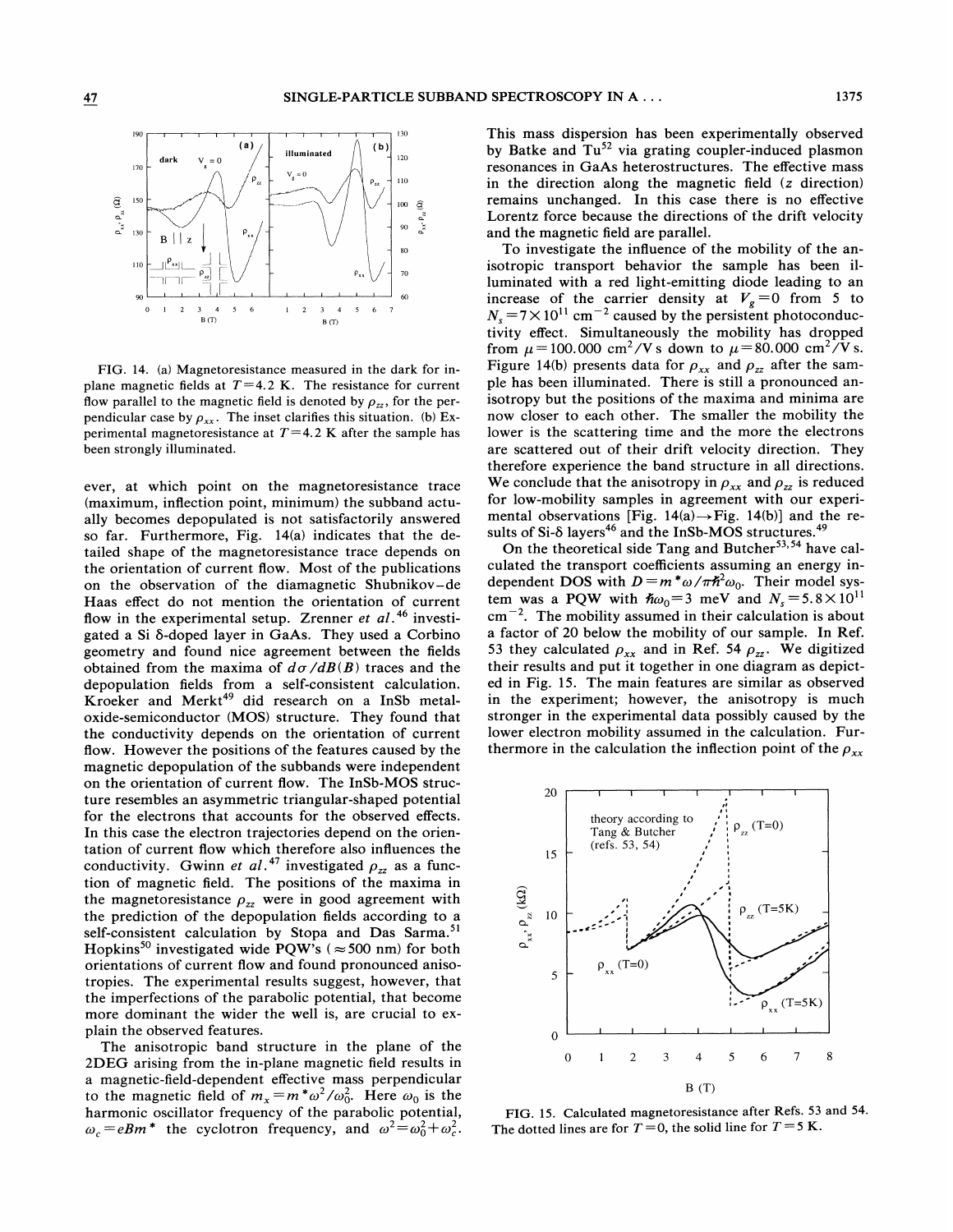trace lies at lower magnetic fields compared to the corresponding feature in the  $\rho_{zz}$  trace. This is in contrast to the experimental findings [Fig. 14(a)].

Figure 16(a) presents a series of  $\rho_{xx}$  measurements for various gate voltages. For high gate voltage,  $Vg = +200$ mV, two oscillatory features are observed indicating at least three occupied subbands at  $B = 0$ . For decreasing gate bias the low-field oscillation at around  $B=2.5$  T vanishes because the number of occupied subbands at  $B = 0$  is reduced to two. The oscillatory feature at around  $B=5$  T shifts successively to lower magnetic fields for decreasing gate voltage because of the changing subband structure. Figure 16(b) shows the corresponding spectra for current flow parallel to the magnetic-field orientation. The low-field oscillation vanishes in the same way as described in Fig. 16(a). The same correspondence is true for the high-field oscillation that results from the magnetic depopulation of the  $E_1$  subband. The overall strength of the oscillations is however much weaker for current flow parallel to the magnetic field (Fig. 17) compared to the other current orientation.

For a more quantitative analysis we have extracted the magnetic-field positions of the minima, inflection points, and maxima of the magnetoresistance oscillations  $\rho_{xx}$  and  $\rho_{zz}$  as plotted in Fig. 17. For the low-field oscillation at around  $B=2.5$  T only the positions of the minima can be consistently evaluated. The data points for  $\rho_{zz}$  lie consistently about 0.5 T below the ones of  $\rho_{xx}$  as presented in Fig. 17. Following Ref. 53 a straightforward model is presented to allow a quantitative comparison of experiment and theory. The subband separation  $E_{10}$  is calculated self-consistently for  $B = 0$ . The potential is then approximated by a parabolic potential with eigenfrequency  $\omega_0$  and  $\hbar \omega_0 = E_{10}$ . Therefore  $\omega_0 = \omega_0(N_s)$  and the energy levels of the total confining potential are given by  $E_k = \hbar \omega (k + \frac{1}{2})$  with  $\omega^2 = \omega_0^2 + \omega_c^2$  and  $\omega_c = eB/m^*$ .<sup>40,41</sup> The depopulation of subband  $n$  is then given by the condition  $E_F = \hbar \omega (n + \frac{1}{2})$ ). With the magnetic-fielddependent density of states

 $D = m^* \omega / \pi \hslash$ 



FIG. 16. (a) Experimental magnetoresistance for a series of gate voltages for current flow perpendicular to the magneticfield orientation at  $T=4.2$  K. (b) Experimental magnetoresistance for current flow parallel to the magnetic-field orientation at  $T=4.2$  K.



FIG. 17. Positions of the maxima, inflection points and minima along the magnetoresistance traces  $\rho_{xx}$  (open symbols) and  $\rho_{zz}$  (solid symbols) as a function of carrier density. The solid lines mark the result of the calculation as described in the text.

we get

$$
N_s = \frac{m^*}{\pi \hbar^2} \frac{\omega}{\omega_0} \sum_{k \leq n} \left[ \hbar \omega (n + \frac{1}{2}) - \hbar \omega (k + \frac{1}{2}) \right].
$$

This approximation is justified as long as the cyclotron diameter is larger than or comparable to the electronic width of the electron gas. For typical experimental con-<br>ditions  $(N_s = 5 \times 10^{11} \text{ cm}^{-2}, B = 5 \text{ T})$  we obtain a classical cyclotron diameter of 47 nm. This is larger than the effective width of the electron layer at the same carrier density which is about 40 nm (see Fig. 1). For lower values of the carrier density the cyclotron orbit as well as the width of the electron layer shrink. We conclude that the assumption of an energy-independent density of states is justified. Higher magnetic fields will result in a onedimensional-type density of states.<sup>46</sup> The magnetic field  $B_n$ , where subband *n* becomes depopulated, is then given by

$$
B_n = \frac{m^*}{\hbar e} \left[ \left( \frac{2N_s}{n(n+1)} \frac{\pi \hbar^2}{m^*} - \hbar \omega_0 \right) \hbar \omega_0 \right]^{1/2}
$$

The self-consistency enters via  $\omega_0 = \omega_0(N_s)$  as calculated for  $B = 0$ . The results of this calculation are depicted in Fig. 17 by solid lines. The main features of the experimental data are well explained by this model. Deviations occur for high magnetic fields, where the density of states becomes energy dependent<sup>46</sup> as described above.

The energy separation  $E_{23}$  is underestimated in the calculation because of the parabolic model. Intuitively Fig. 17 suggests, that the depopulation of the  $E_1$  energy level occurs close to the inflection point of the  $\rho_{xx}$  trace. The data further imply that one has to be careful with the assignment of a depopulation field from magnetoresistance measurements on high mobility structures. The detailed influence of the subband depopulation on the magne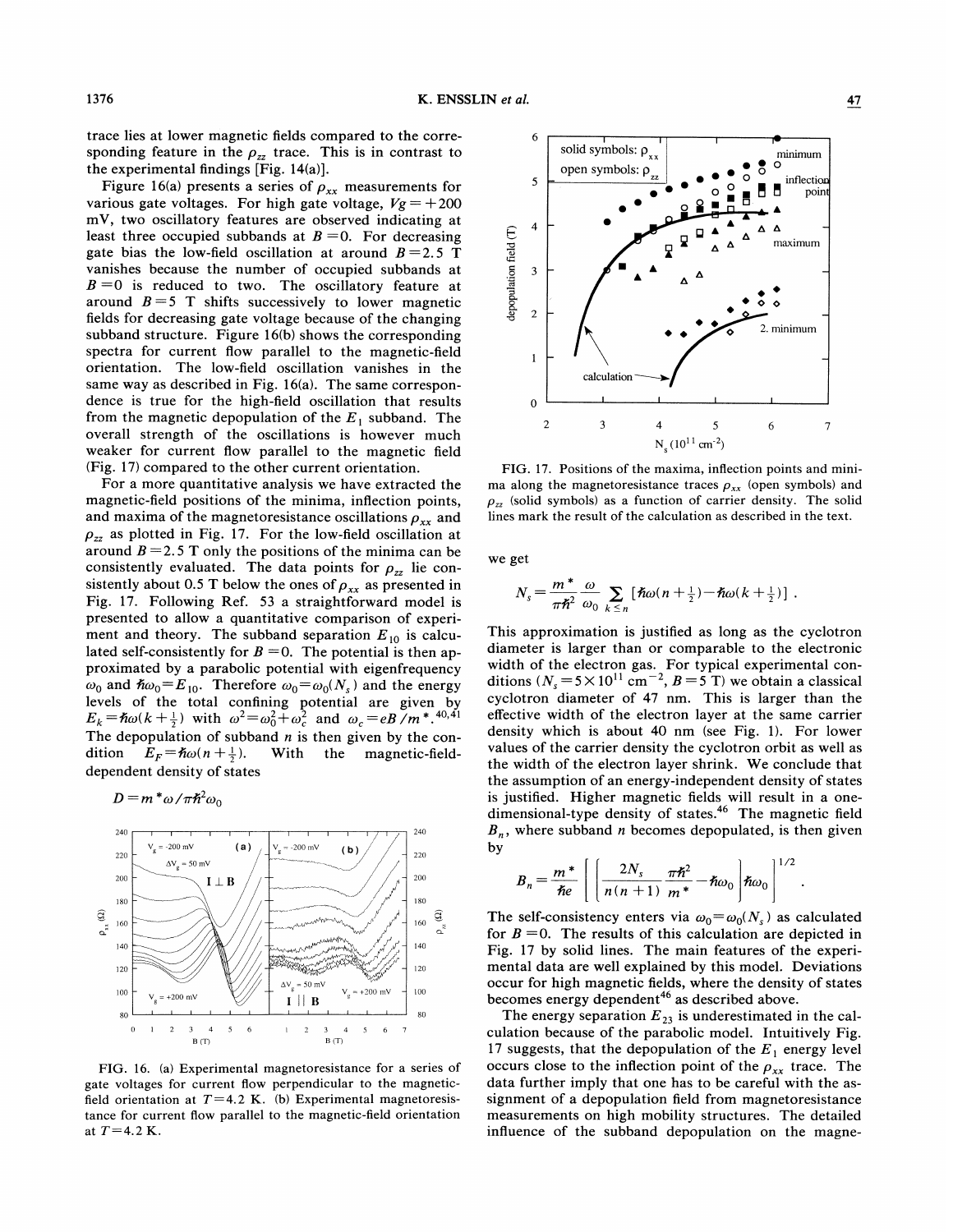toresistance traces is theoretically not well understood and requires future investigations.

#### VII. SUMMARY

This paper presents a series of transport experiments that allow the evaluation of the single-particle subband separation in a parabolic quantum well. The special subband structure of a PQW results in the possible occupation of several electrical subbands even at high magnetic fields applied perpendicular to the plane of the electron gas. This fact can be used to study the case where Landau levels associated with different electrical subbands are degenerate at the Fermi energy. The experiments reveal the suppression of quantum Hall states which can be recovered by a lifting of the degeneracy. This can be achieved either by a change of the subband separation via a suitable gate voltage or by a tilt of the sample with respect to the magnetic-field axis that leads to a resonant level anticrossing. Especially interesting is the case,

- <sup>1</sup>T. Ando, A. Fowler, and F. Stern, Rev. Mod. Phys. 54, 437 (1982).
- <sup>2</sup>See, for example, A. Pinczuk and J. M. Worlock, Surf. Sci. 113,69 (1982).
- 3A. Kamgar, R. Kneschaurek, G. Dorda, and J. F. Koch, Phys. Rev. Lett. 32, 1251 (1974).
- 4Z. Schlesinger, J. C. M. Hwang, and S.J. Allen, Jr., Phys. Rev. Lett. 50, 2098 (1983).
- 5G. L. J. A. Rikken, H. Sigg, C. J. G. M. Langerak, H. W. Myron, J. A. A. J. Perenboom, and G. Weimann, Phys. Rev. B 34, 5590 (1986).
- <sup>6</sup>A. D. Wieck, J. C. Maan, U. Merkt, J. P. Kotthaus, K. Ploog, and G. Weimann, Phys. Rev. B 35, 4145 (1987).
- 7K. Ensslin, D. Heitmann, and K. Ploog, Phys. Rev. B 39, 10 879 (1989).
- 8K. Karrai, H. D. Drew, H. W. Lee, and M. Shayegan, Phys. Rev. B39, 10426 (1989).
- <sup>9</sup>A. Wixforth, M. Sundaram, K. Ensslin, J. H. English, and A. C. Gossard, Surf. Sci. 267, 523 (1992).
- W. P. Chen, Y. J. Chen, and E. Burstein, Surf. Sci. 58, 263 (1976).
- <sup>11</sup>S. J. Allen Jr., D. C. Tsui, and B. Vinter, Solid State Commun. 20, 425 (1976).
- <sup>12</sup>L. Brey, N. F. Johnson, and B. I. Halperin, Phys. Rev. B 40, 10 647 (1989).
- <sup>13</sup>K. Karrai, X. Ying, H. D. Drew, and M. Shayegan, Phys. Rev. B40, 12020 (1989).
- $^{14}$ K. Ensslin, M. Sundaram, A. Wixforth, G. H. English, and A. C. Gossard, Phys. Rev. B43, 9988 (1991).
- <sup>15</sup>K. Ensslin, C. Pistitsch, A. Wixforth, M. Sundaram, P. F. Hopkins, and A. C. Gossard, Phys. Rev. B45, 11407 (1992).
- 16M. Sundaram, A. C. Gossard, J. H. English, and R. M. Westervelt, Superlatt. Microstruct. 4, 683 (1988).
- 17A. Wixforth, M. Sundaram, K. Ensslin, J. H. English, and A. C. Gossard, Appl. Phys. Lett. 56, 454 (1990).
- <sup>18</sup>H. L. Störmer, A. C. Gossard, and W. Wiegmann, Solid State Commun. 41, 707 (1982).
- <sup>19</sup>J. J. Harris, D. E. Lacklinson, C. T. Foxon, F. M. Selten, A. M. Suckling, R. J. Nicholas, and K. W. Barnham, Semicond. Sci. Technol. 2, 783 (1987).

where for very low temperatures spin splitting of the Landau levels can be resolved. The magnetoresistance in this case is influenced by the subband dependent exchange enhancement, that leads to overshoots in the quantum Hall plateaus.

Finally an experiment is presented where, for in-plane magnetic fields, the magnetoresistance oscillations depend on whether the current flows parallel or perpendicular to the magnetic field. The positions of the oscillations are related to the magnetic depopulation of the electrical subbands. All experiments are accompanied by selfconsistent subband calculations that allow for a quantitative comparison with the experimental results.

# ACKNOWLEDGMENTS

We like to thank J. P. Kotthaus, U. Merkt, and A. Zrenner for very enlightening discussion. Financial support by the Volkswagen Foundation and the Air Force is gratefully acknowledged.

- $20$ T. P. Smith, II and F. F. Fang, Phys. Rev. B 37, 4303 (1988).
- $^{21}$ F. F. Fang, T. P. Smith, III, and S. L. Wright, Surf. Sci. 196, 30 (1988).
- <sup>22</sup>A. M. Kreschuk, M. Yu. Martisov, T. A. Polyanskaya, I. G. Savel'ev, I. I. Saidashev, A. Ya. Shik, and Yu. V. Shmartsev, Solid State Commun. 65, 1189 (1988}.
- <sup>23</sup>H. van Houten, J. G. Williamson, M. E. I. Broekaart, C. T. Foxon, and J.J. Harris, Phys. Rev. B 37, 2756 (1988).
- <sup>24</sup>R. Fletcher, E. Zaremba, M. D'Iorio, C. T. Foxon, and J. J. Harris, Phys. Rev. B 38, 7866 (1988).
- 25T. P. Smith, III, F. F. Fang, U. Meirav, and M. Heiblum, Phys. Rev. B 38, 12744 (1988).
- $26K$ . Ensslin, D. Heitmann, and K. Ploog, Phys. Rev. B 37, 10 150 (1988).
- <sup>27</sup>R. M. Kusters, Ph.D. thesis, University of Nijmegeen, 1990.
- <sup>28</sup>K. Hirakawa and H. Sakaki, Phys. Rev. B 33, 8291 (1986).
- R. R. Gerhardts, Surf. Sci. 58, 227 (1976).
- <sup>30</sup>D. Weiss, V. Moser, V. Gudmundsson, R. R. Gerhardts, and K. von Klitzing, Solid State Commun. 62, 89 (1987).
- $31$ K. Ensslin, D. Heitmann, R. R. Gerhardts, and K. Ploog, Phys. Rev. B 39, 12 993 (1989).
- <sup>32</sup>See, for example, E. Gornik, R. Lassnig, G. Strasser, H. L. Störmer, A. C. Gossard, and W. Wiegmann, Phys. Rev. Lett. 54, 1820 (1985).
- <sup>33</sup>G. Gobsch, D. Schulze, and G. Paasch, Phys. Rev. B 38, 10943 (1988).
- 34Y. Guldner, J. P. Vieren, M. Voos, F. Delahaye, D. Dominguez, J. P. Hirtz, and M. Razeghi, Phys. Rev. B 33, 3990 (1986).
- 35D. G. Hayes, M. S. Skolnick, D. M. Whittacker, P. E. Simmonds, L. L. Taylor, S. J. Bass, and L. Eaves, Phys. Rev. B 44, 3436 (1991).
- <sup>36</sup>See, for example, R. J. Nicholas, R. J. Haug, K. von Klitzing, and G. Weimann, Phys. Rev. B 37, 1294 (1988).
- 37T. Ando and Y. Uemura, J. Phys. Soc. Jpn. 36, 959 (1974).
- <sup>38</sup>See C. A. Richter, R. G. Wheeler, and R. N. Sacks, Surf. Sci. (to be published}, and references therein.
- <sup>39</sup>T. Ando, Phys. Rev. B 19, 2106 (1979).
- $^{40}$  J. C. Maan, in Two-Dimensional Systems, Heterostructures and Superlattices, edited by G. Bauer, F. Kuchar, and H. Heinrich